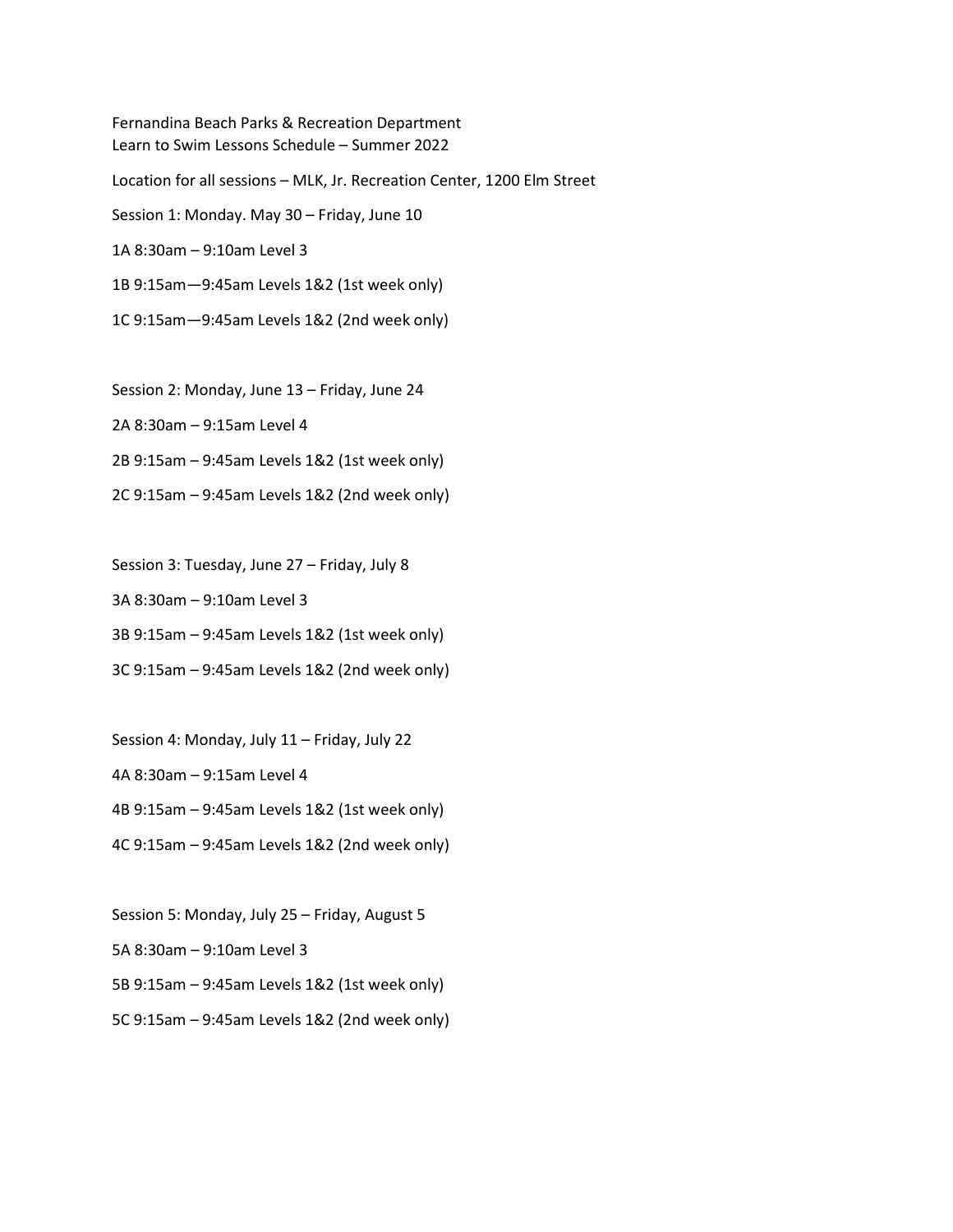Important Information:

All swimming lessons sessions are Monday – Friday.

\*No rain cancellations; indoor water safety activities will be substituted.

\*NO REFUNDS ISSUED. Accommodations may be made in future session with valid medical excuse if space permits.

\*Swimming lessons registration is limited to ONE session until the current session is completed.

## WHAT SHOULD MY CHILD BRING or WEAR TO SWIMMING LESSONS?

- A bathing suit that is not overly baggy or loose, and securely fastened, so as not to interfere with motion in the water.
- A dry towel.
- Goggles are recommended but optional.
- Long hair should be secured so as not to cover the eyes, nose or mouth. Hair ties or a bathing cap are recommended.
- Sunscreen should be applied at least 30 minutes BEFORE entering the pool for maximum sun protection and minimal impact on our pool's cleanliness.
- A good attitude. Try to ensure that your child gets plenty of sleep each night and talk to him/her about what he/she learns each day.

## Aquatic Program Fees:

Levels 1, 2 (1 week):

\$45 City resident/ \$56 Non-City resident

Levels 3, 4 (2 weeks):

\$65 City resident/ \$81 Non-City resident

City Resident Registration begins April 25 at the Atlantic Recreation Center.

Non-City Resident Registration begins May 2 at the Atlantic Recreation Center.

Registration required before first day. Please call (904) 310-3350 x1 to register.

Swim Lesson Guide: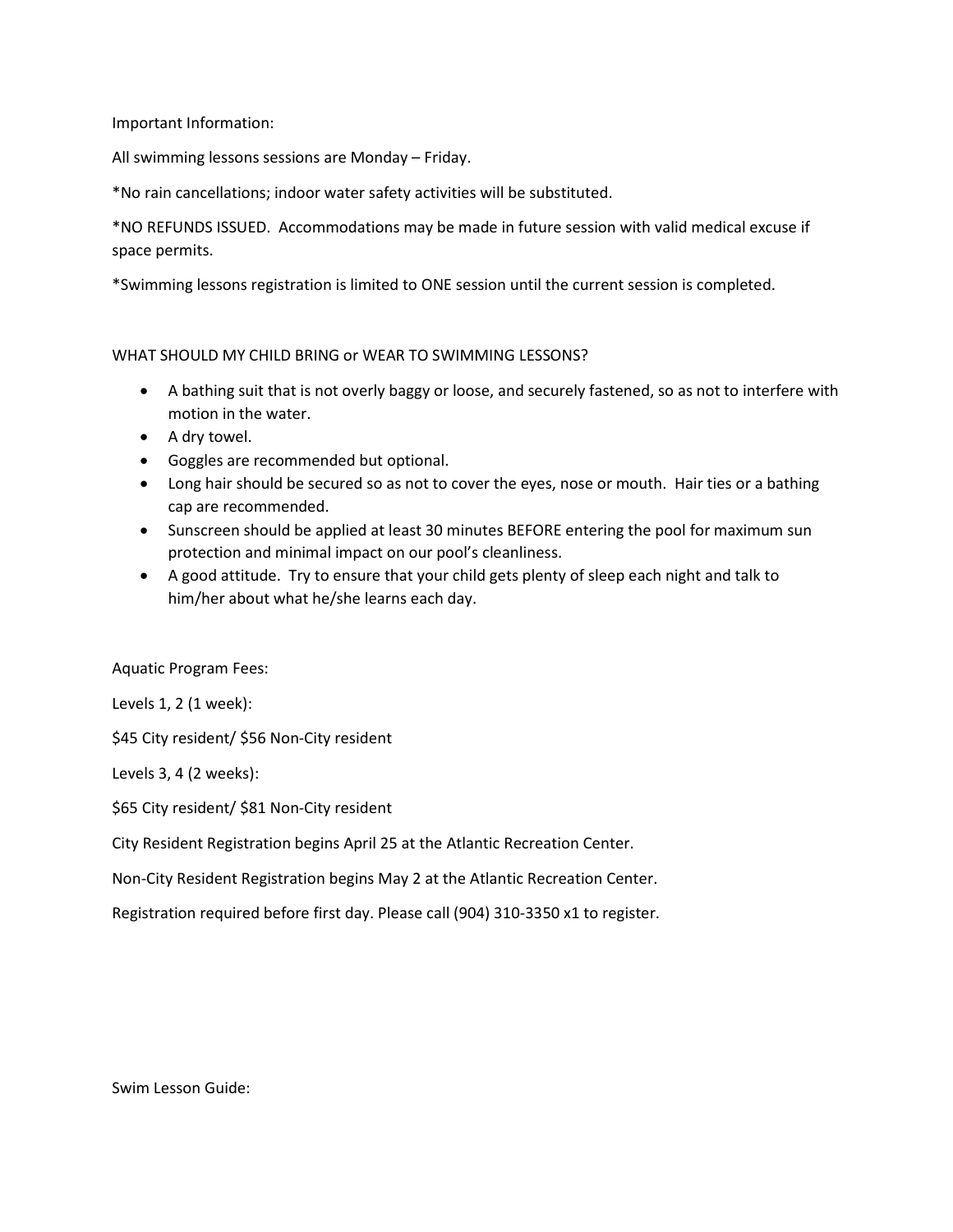Is my child ready for group lessons?

Is he/she able to:

- Sit on the side of the pool and not run away?
- Wait for his or her turn?
- Work comfortably with someone that he/she may consider a stranger?

If no, then consider private lessons, waiting until your child is ready, and/or please consult with one of our instructors.

If yes to all, then consider the following options.

Level 1: Introduction to Water Skills (1 week session) Recommended for ages  $3 - 5$ This course will introduce students to basic skills such as: -Entering/exiting the pool safely using the ladder, steps, or side -Blowing bubbles through the mouth and nose -Bobbing -Opening the eyes underwater and retrieving objects -While supported by instructor:

- Basic floating positions (front and back)
- Front and back glides, recovery to standing position
- Roll from front to back, back to front
- Tread with arm and hand action
- Exploring different arm and leg movements

If your child can/will perform these skills and is comfortable working with

an adult that is probably a stranger, then

go to .............................................................................................. Level 2

Level 2: Fundamental Aquatic Skills

(1 week session) Recommended for ages 4 - 6

This course will introduce students to basic skills such as:

Entering the water by stepping or jumping from the side

Exiting the water safely using ladder or side

Bobbing (submerging entire head)

- Opening eyes to retrieve an object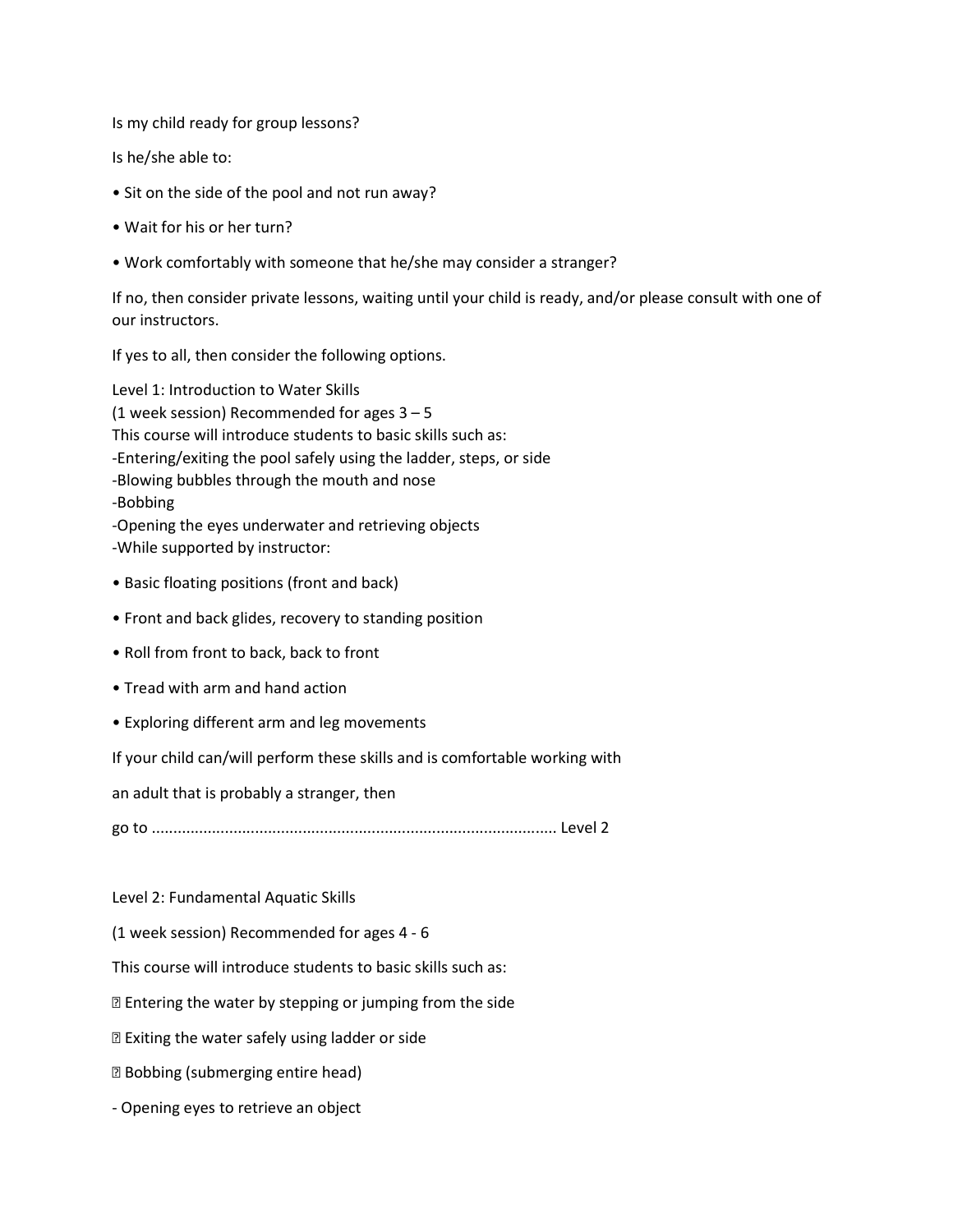- Without support from instructor:
- Front and back floats and glides
- Recover to a vertical position
- Tread water using arm and leg action
- Basic arm and leg motions for swimming on front and back (alternate and

simultaneous arm and leg action)

If your child can/will perform these skills without support and is comfortable

working with an adult that is probably a stranger, then

go to .............................................................................................. Level 3

Level 3: Stroke Development

(2 weeks session) Recommended for ages  $5 - 8$ 

This course will introduce students to:

- Jumping into deep water from the side
- Bobbing while moving towards safety
- Rotary breathing
- Survival and back float, change from vertical to horizontal position
- Treading water
- Flutter, scissor, dolphin and breaststroke kicks on front
- Front crawl and elementary backstroke

If your child can perform these skills without support, then

go to ……….……………………………..……………….….... Level 4

Level 4: Stroke Improvement

(2 week session) Recommended for Ages 7 & Up

This course will introduce students to and/or refine:

Swimming underwater

- Feet first surface dive
- Survival swimming